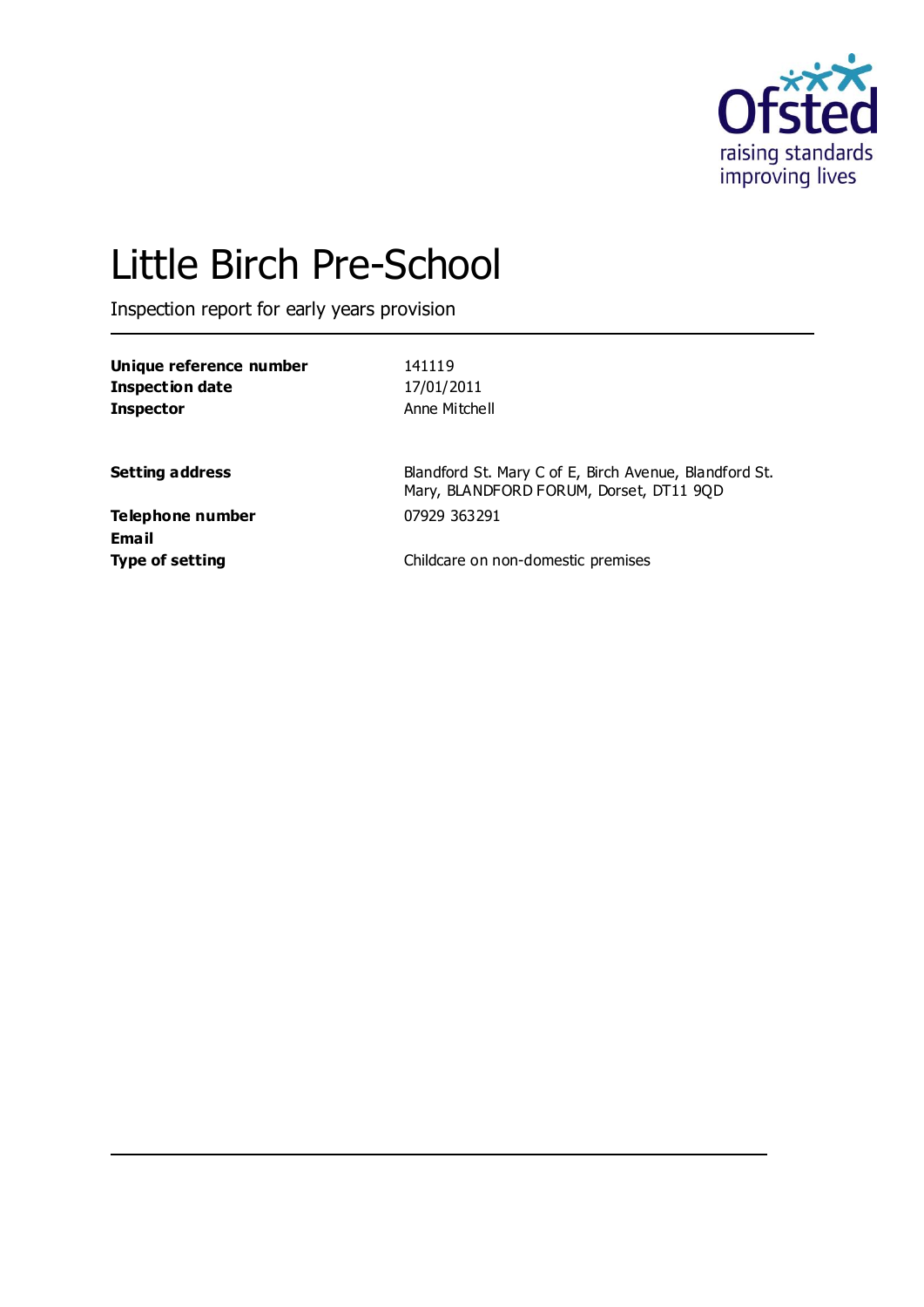The Office for Standards in Education, Children's Services and Skills (Ofsted) regulates and inspects to achieve excellence in the care of children and young people, and in education and skills for learners of all ages. It regulates and inspects childcare and children's social care, and inspects the Children and Family Court Advisory Support Service (Cafcass), schools, colleges, initial teacher training, work-based learning and skills training, adult and community learning, and education and training in prisons and other secure establishments. It assesses council children's services, and inspects services for looked after children, safeguarding and child protection.

If you would like a copy of this document in a different format, such as large print or Braille, please telephone 0300 123 1231, or email enquiries@ofsted.gov.uk.

You may copy all or parts of this document for non-commercial educational purposes, as long as you give details of the source and date of publication and do not alter the information in any way.

T: 0300 123 1231 Textphone: 0161 618 8524 E: enquiries@ofsted.gov.uk W: [www.ofsted.gov.uk](http://www.ofsted.gov.uk/)

© Crown copyright 2011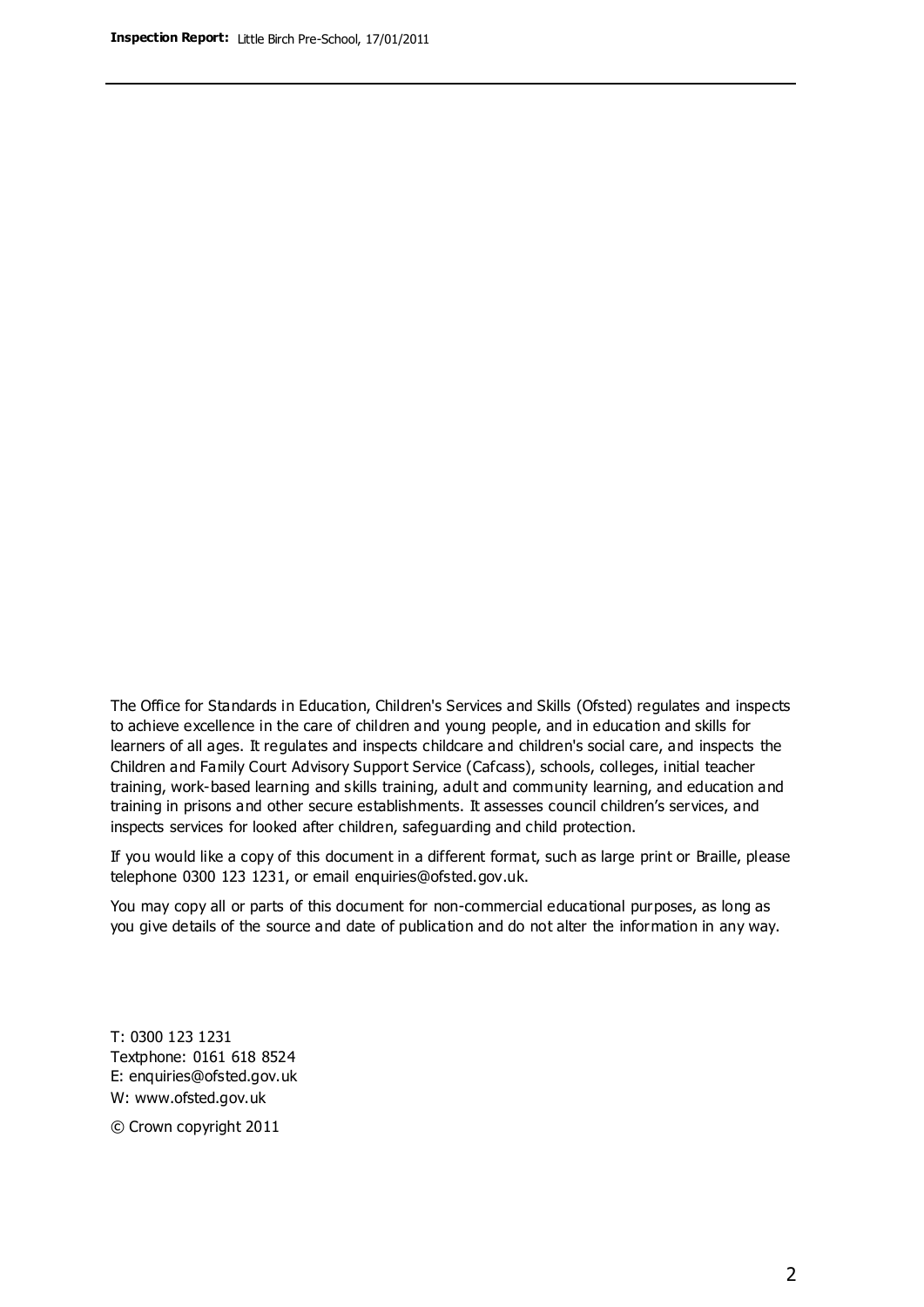## **Introduction**

This inspection was carried out by Ofsted under Sections 49 and 50 of the Childcare Act 2006 on the quality and standards of the registered early years provision. 'Early years provision' refers to provision regulated by Ofsted for children from birth to 31 August following their fifth birthday (the early years age group). The registered person must ensure that this provision complies with the statutory framework for children's learning, development and welfare, known as the *Early* Years Foundation Stage.

The provider must provide a copy of this report to all parents with children at the setting where reasonably practicable. The provider must provide a copy of the report to any other person who asks for one, but may charge a fee for this service (The Childcare (Inspection) Regulations 2008 regulations 9 and 10).

The setting also makes provision for children older than the early years age group which is registered on the voluntary and/or compulsory part(s) of the Childcare Register. This report does not include an evaluation of that provision, but a comment about compliance with the requirements of the Childcare Register is included in Annex B.

Please see our website for more information about each childcare provider. We publish inspection reports, conditions of registration and details of complaints we receive where we or the provider take action to meet the requirements of registration.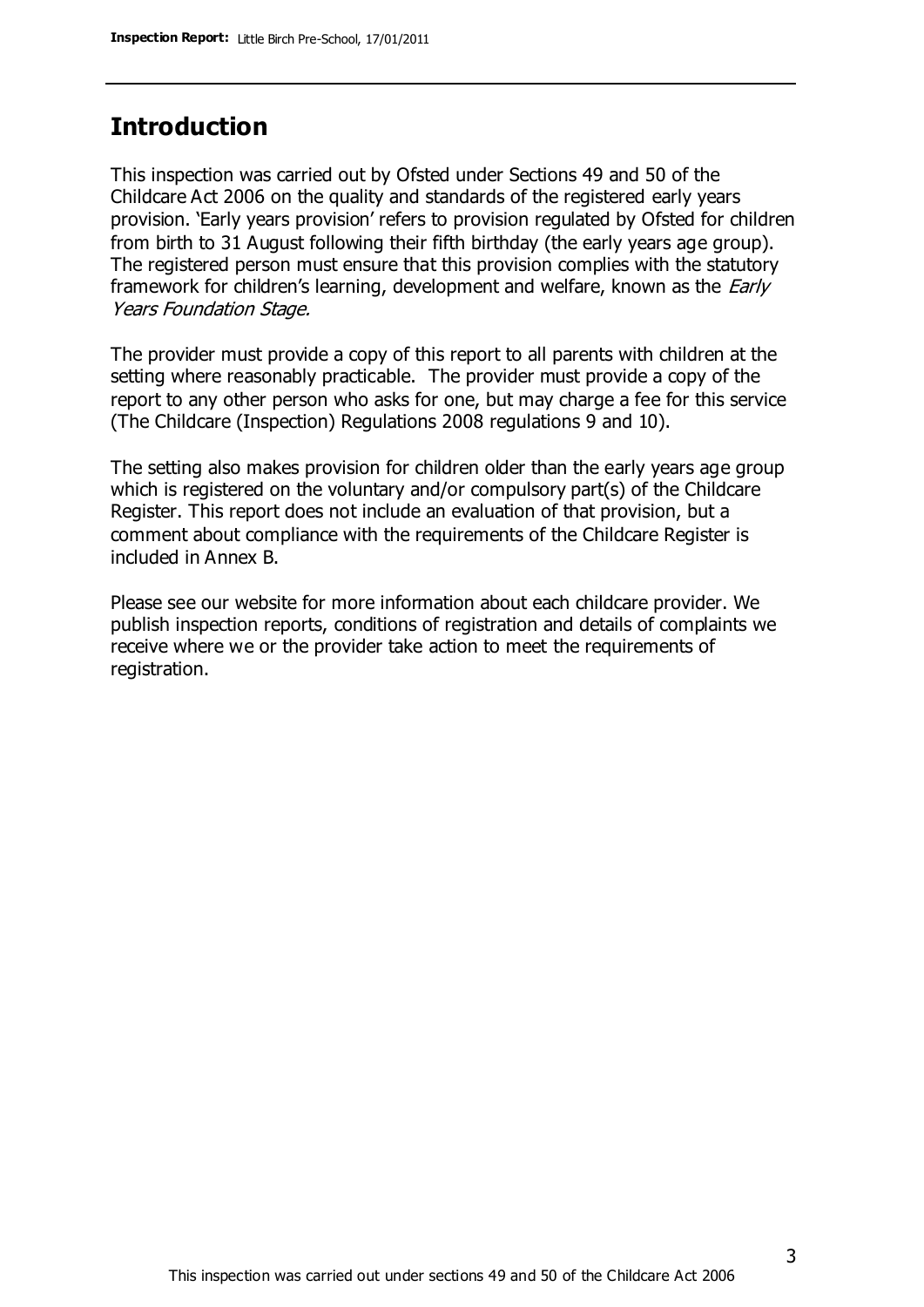# **Description of the setting**

Little Birch Pre-School opened in 1976 and operates from a purpose built unit in the grounds of Blandford St. Mary C of E Primary School, Blandford, in Dorset. It is a committee run group and the pre-school are the sole users of the building. The group have use of a playroom with separate entrance hall, and adjoining toilets and kitchen area. Children have access to secure fenced areas surrounding the building for outdoor play, and access to the school playground and playing field when not in use by school children.

The pre-school is registered on the Early Years Register, as well as on the voluntary and compulsory parts of the Childcare Register. A total of 16 children aged from two years may attend at any time and there are currently 50 children on roll including three and four-year-olds who are in receipt of funding for nursery education. The group is open each morning from 8.45am to 11:45am, and from 12:30pm to 3.30pm on Monday to Thursday and from 8.45am until 11.45am on Fridays during term time. The pre-school serves the local area, and welcomes children who have learning difficulties and/or disabilities. The pre-school employs a team of five staff all of whom hold appropriate early years qualifications.

## **The overall effectiveness of the early years provision**

Overall the quality of the provision is good.

Children are making good progress in most areas of learning and enjoy their time at the pre-school. Links with other early years providers and with schools that children will attend are strong and ensure a consistent approach to children's care and education. Children enjoy a good balance of indoor and outdoor play, both child initiated and adult planned. They are well supported by sensitive and friendly staff who participate in children's play and learning with enthusiasm. There are successful systems in place to monitor and evaluate the provision to ensure continuous improvement in outcomes for children.

# **What steps need to be taken to improve provision further?**

To further improve the early years provision the registered person should:

- develop opportunities for children to be independent, particularly in creative play, to ensure they are able to use their own imaginations to make and create artwork
- encourage children to use mathematical and positional language to develop their understanding of problem solving, reasoning and numeracy.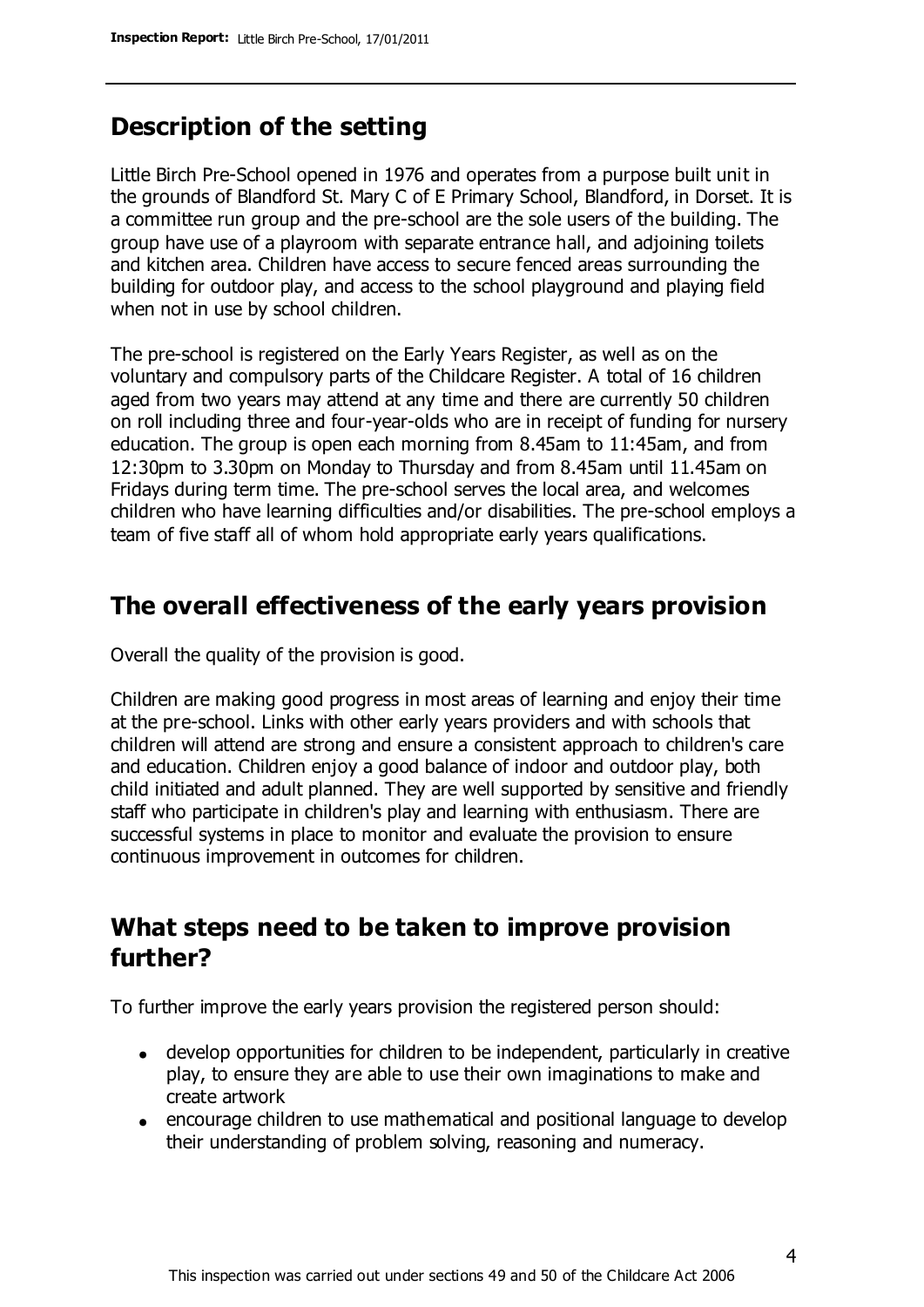# **The effectiveness of leadership and management of the early years provision**

Children safety and welfare is important to staff. They have a good understanding of safeguarding issues and many have attended training. Parents are provided with clear information about the pre-school's safeguarding policy and the staff's duty to ensure children are safe. Comprehensive risk assessments are in place ensuring all areas of the pre-school are safe and secure. These assessments are reviewed regularly to adapt to changing situations. There are secure and robust systems in place to recruit suitable staff. Management and staff work closely together to evaluate their practice. The pre-school works closely with the feeder school to ensure that any gaps in children's learning are identified and improved. Weekly planning meetings provides staff with opportunities to review practice. They are committed to ongoing training to update their skills and knowledge.

A broad range of good quality resources and equipment supports children's learning and development effectively. For example, props are used to illustrate stories such as The Hungry Caterpillar. Staff are deployed well to support children inside and out. The playroom is inviting and child orientated playroom. Bright posters are displayed, many providing positive images of cultural diversity and disability. A pictorial 'time line' showing tidy up time, group time, snack, outdoors and washing hands supports children's understanding, especially for those less able or with communication problems. Resources are fully accessible enabling children to make choices in their play.

The pre-school has developed secure relationships with the feeder school. The reception teacher visits the pre-school to read stories and talk to the children. Older children visit the reception class regularly and are buddied with an older child to make them feel more secure. Consequently the transition to school is good for most children. The pre-school liaises closely with other early years' provision that children also attend through contact books or informal discussion to ensure a consistent approach to their learning and development. There is a strong partnership with parents. They receive comprehensive information about the preschool routines as well as their child's individual development. They state that they are very happy with their children's progress and enjoy contributing to their 'Learning Journeys'. One parent states that 'The pastoral care the children receive is second to none'

# **The quality and standards of the early years provision and outcomes for children**

Children arrive at the pre-school with enthusiasm, finding their picture to selfregister. The high level of interaction supports their language and vocabulary well. Printed words around the room and on storage drawers enables children to learn that words carry meaning. Children use boxes, recycled tubes and cartons boxes to make models. One of the children makes a dinosaur telling the adult 'Look, I have clever hands'. Another child uses the scissors with increasing confidence saying,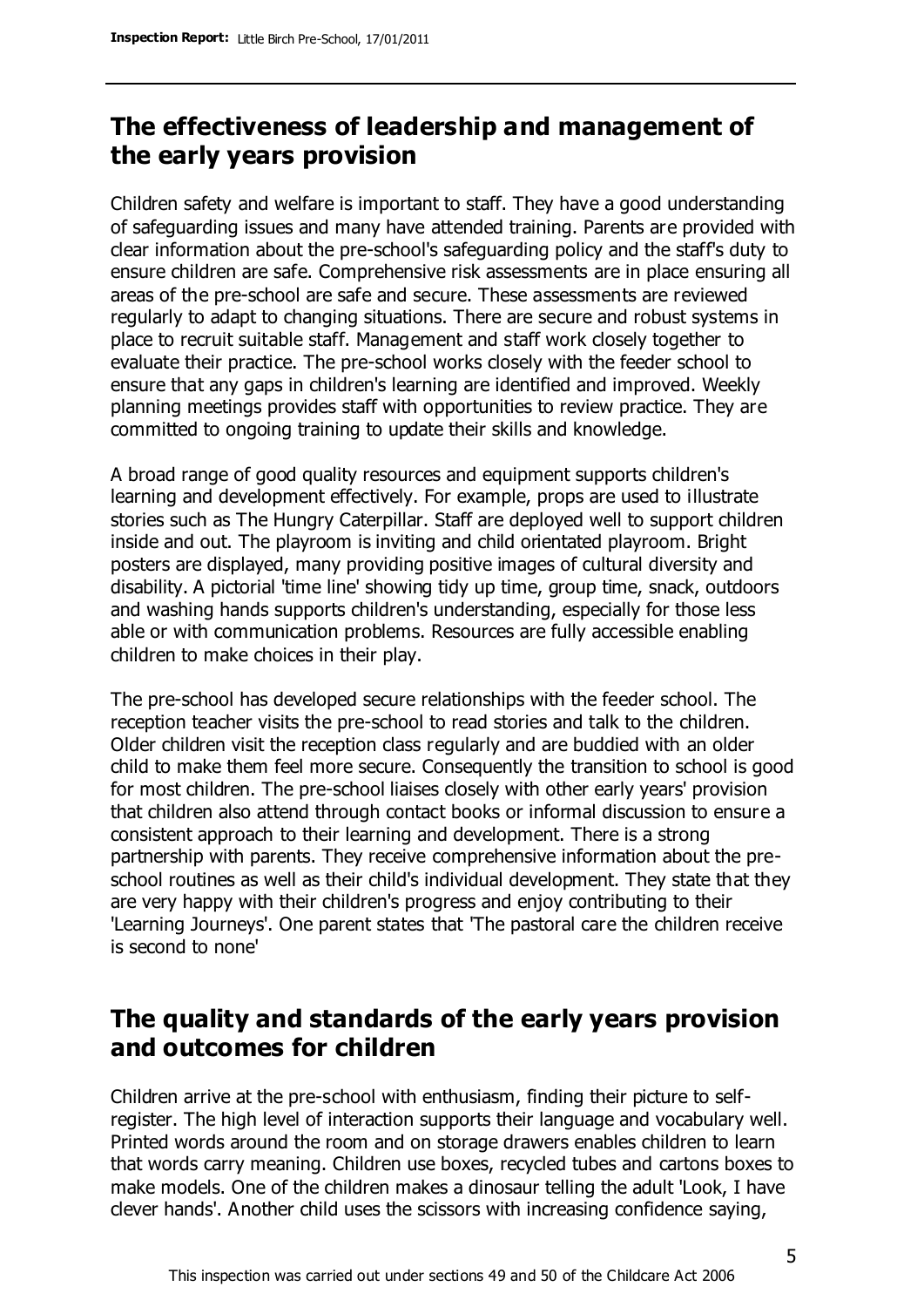'I've got blue scissors like you'. However, at times adults are quick to help the children, limiting their independence, and when a child is asked to choose children to go and wash their hands, the adult signifies which children to choose. In other aspects of their personal independence, children do well. They are keen to put on their own boots or button their cardigans, for example.

Children move freely between the outdoor and indoor area. They determine how to place the bucket so the balls on the drainpipe run fall into it, or play with the sand, finding 'treasure' buried within. Children enjoy singing together, participating well in action and number songs. However, staff miss opportunities throughout the session to introduce mathematical language and counting to support children's problem solving, reasoning and numeracy. In the larger outdoor area, children run and use balls and bikes. They are learning to use their bodies in a variety of ways and accurately kick the ball to each other and to adults. A child sits on the ball laughing saying 'I've laid an egg!' The staff and children find worms in the garden. Children handle them gently looking at how they move. Indoors they are fascinated as they listen intently to the story of The Hungry Caterpillar. The props used help children to understand the life cycle of the caterpillar and bring the story to life. They participate with enthusiasm, remembering that the caterpillar makes a cocoon before turning into a butterfly-.

The staff team meet weekly to examine 'next steps' for each child's development and plan how to incorporate these into meaningful and enjoyable activities. Regular observations are used to inform planning and are included in children's 'Learning Journeys' which provide a clear picture of their progress.

Children learn about healthy lifestyles through projects and daily activities. They enjoy healthy snacks such as toast, and fruit fromage frais with water or milk. They help themselves to drinking water throughout the session from low level jug and cups. Children follow good hygiene routines, washing their hands thoroughly before snack. A member of staff explains that it is especially important to wash them well with soap as they have been handling worms in the garden. Staff sit with children as they eat their snack. This prompts discussion, about the importance of healthy foods and how they are growing so their boots are now too small for them. A visiting health professional talks to the children about healthy eating, looking after yourself and staying safe. Written policies are followed by staff and parents supporting children's health and safety effectively. Children are safe as they play because the premises are secure and staff supervise children well. Staff reinforce safety throughout the day, reminding children not to run indoors and sitting carefully on their chairs. They give good explanation about why, so children are aware of their own welfare and that of others.

Children are polite and well behaved. They are quick to help at snack-time and tidy up time. Adults speak to each other and to children with respect providing good role models for children. Children are eager to help each other. Together two children tidy up the equipment into a drawer and carry it between them. Another child shows them where it goes. A positive behaviour management policy is shared with parents from the outset to ensure a consistent approach.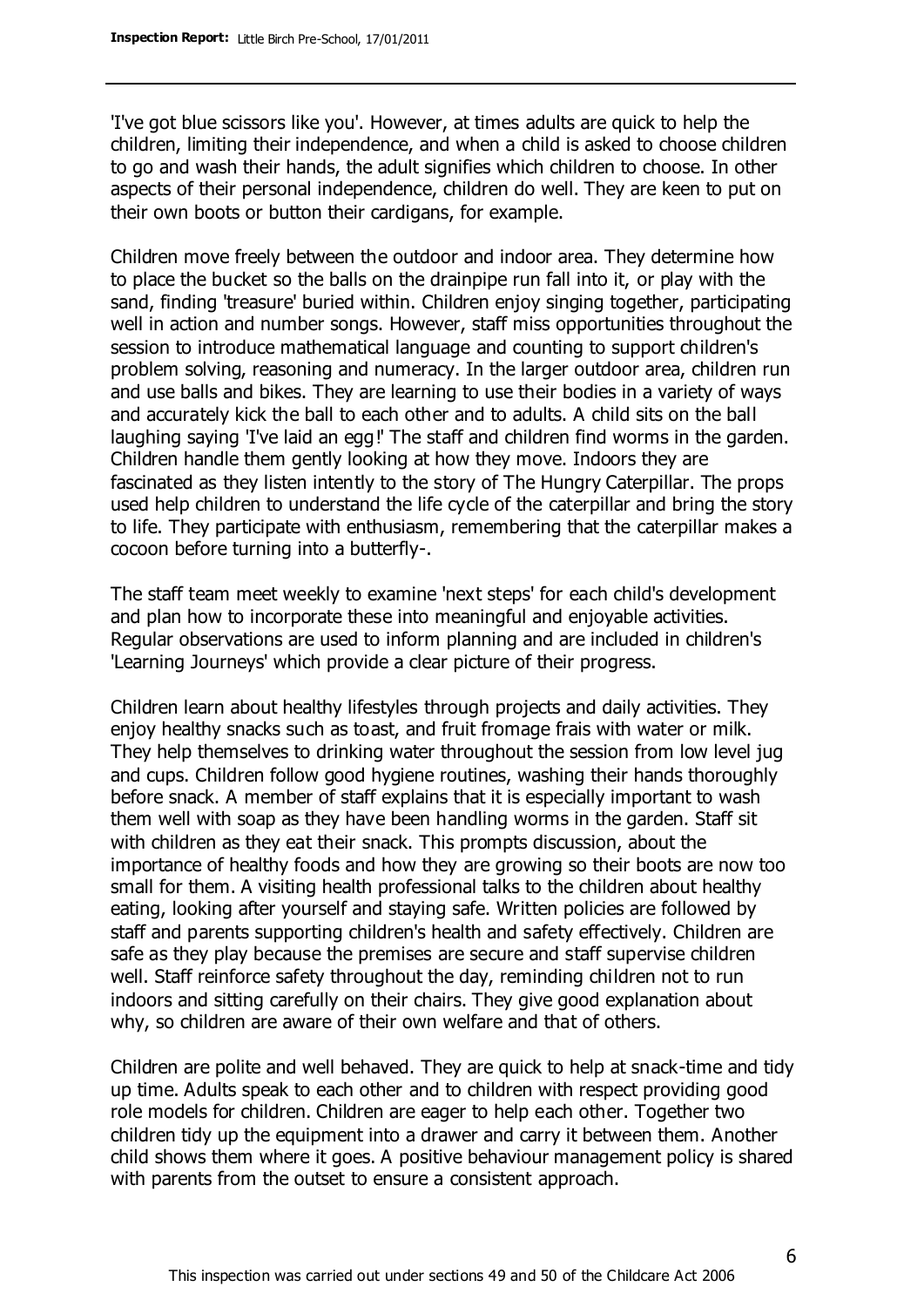# **Annex A: record of inspection judgements**

#### **The key inspection judgements and what they mean**

Grade 1 is Outstanding: this aspect of the provision is of exceptionally high quality Grade 2 is Good: this aspect of the provision is strong Grade 3 is Satisfactory: this aspect of the provision is sound Grade 4 is Inadequate: this aspect of the provision is not good enough

#### **The overall effectiveness of the early years provision**

| How well does the setting meet the needs of the<br>children in the Early Years Foundation Stage? |  |
|--------------------------------------------------------------------------------------------------|--|
| The capacity of the provision to maintain continuous                                             |  |
| improvement                                                                                      |  |

#### **The effectiveness of leadership and management of the early years provision**

| The effectiveness of leadership and management of the                                           |               |
|-------------------------------------------------------------------------------------------------|---------------|
| <b>Early Years Foundation Stage</b>                                                             |               |
| The effectiveness of leadership and management in embedding<br>ambition and driving improvement |               |
| The effectiveness with which the setting deploys resources                                      |               |
| The effectiveness with which the setting promotes equality and                                  |               |
| diversity                                                                                       |               |
| The effectiveness of safeguarding                                                               | $\mathcal{P}$ |
| The effectiveness of the setting's self-evaluation, including the                               |               |
| steps taken to promote improvement                                                              |               |
| The effectiveness of partnerships                                                               |               |
| The effectiveness of the setting's engagement with parents and                                  |               |
| carers                                                                                          |               |

### **The quality of the provision in the Early Years Foundation Stage**

The quality of the provision in the Early Years Foundation Stage  $\vert$  2

## **Outcomes for children in the Early Years Foundation Stage**

| <b>Outcomes for children in the Early Years Foundation</b>    |  |
|---------------------------------------------------------------|--|
| <b>Stage</b>                                                  |  |
| The extent to which children achieve and enjoy their learning |  |
| The extent to which children feel safe                        |  |
| The extent to which children adopt healthy lifestyles         |  |
| The extent to which children make a positive contribution     |  |
| The extent to which children develop skills for the future    |  |

Any complaints about the inspection or report should be made following the procedures set out in the guidance available from Ofsted's website: www.ofsted.gov.uk